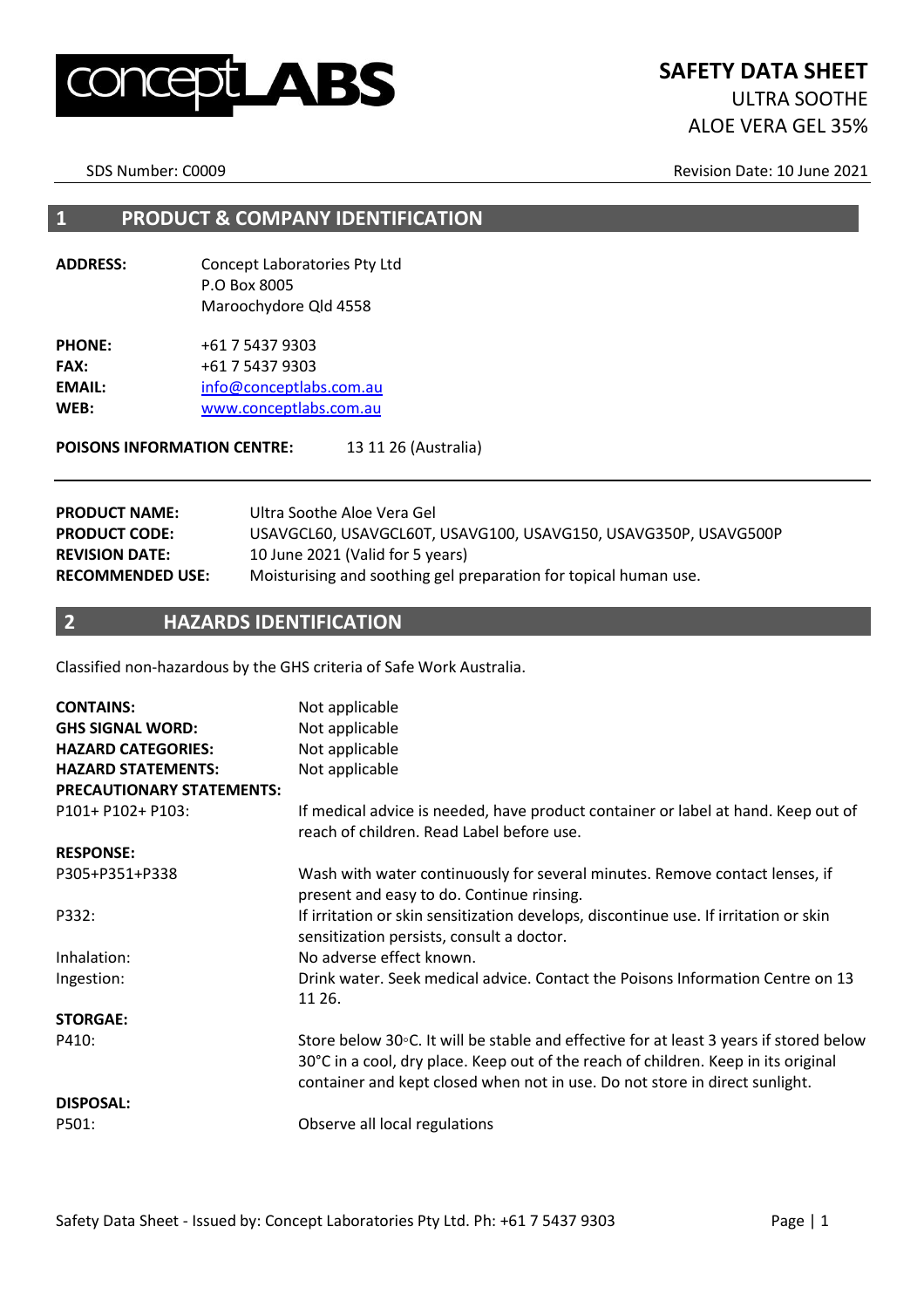# LABS

# **SAFETY DATA SHEET**

### ULTRA SOOTHE ALOE VERA GEL 35%

SDS Number: C0009 **Revision Date: 10 June 2021** 

| <b>INGREDIENTS:</b>         | CAS#          | CONC%    |  |
|-----------------------------|---------------|----------|--|
| Aloe Vera Juice             | 85507-69-3    | 35       |  |
| Potassium sorbate           | 24634-61-5    | $1 - 10$ |  |
| Sodium Benzoate             | 532-32-1      | $<$ 1    |  |
| Propylene Glycol            | $57 - 55 - 6$ | $<1\%$   |  |
| Diazolidinyl Urea           | 78491-02-8    | $< 1\%$  |  |
| Iodopropynl Butyl Carbamate | 855406-53-6   | $< 1\%$  |  |
| <b>EXCIPIENTS:</b>          |               | To 100%  |  |
|                             |               |          |  |

**3 COMPOSITION / INFORMATION ON INGREDIENTS**

#### **4 FIRST AID MEASURES**

| <b>INHALATION:</b>      | Not normally required.                                                                                                                |
|-------------------------|---------------------------------------------------------------------------------------------------------------------------------------|
| <b>SKIN CONTACT:</b>    | Not normally required, if so, rinse skin or shower with water.                                                                        |
| <b>EYE CONTACT:</b>     | Immediately flush eyes with large amounts of water for at least 15 minutes, lifting eyelids<br>occasionally to facilitate irrigation. |
| <b>INGESTION:</b>       | DO NOT induce vomiting. For advice, call Poisons Information Centre: 13 11 26.                                                        |
| <b>ADDITIONAL INFO:</b> | No aggravated medical conditions known, caused by exposure to this product.                                                           |

**5 FIRE FIGHTING MEASURES**

Shut off product that may 'fuel' a fire if safe to do so. Allow trained personnel to attend a fire in progress, providing firefighters with this Safety Data Sheet. Prevent extinguishing media from escaping to drains and waterways.

| <b>HAZCHEM CODE:</b>        | None allocated |
|-----------------------------|----------------|
| <b>EXTINGUISHING MEDIA:</b> | N/A            |
| <b>FIRE HAZARD:</b>         | N/A            |
| <b>HAZARDOUS</b>            |                |
| <b>DECOMPOSITION</b>        |                |
| <b>PROODUCTS:</b>           | N/A            |
| <b>SPECIAL PROTECTIVE</b>   |                |
| <b>EQUIPMENT OR</b>         |                |
| <b>PRECAUTIONS:</b>         | N/A            |
|                             |                |

#### **6 ACCIDENTAL RELEASE MEASURES**

| <b>EMERGENCY PROCEDURE:</b>                 | Wear suitable protective equipment for any cleanup of large spills. Contain with<br>absorbent material.                                                                                                                                                                                                                                              |
|---------------------------------------------|------------------------------------------------------------------------------------------------------------------------------------------------------------------------------------------------------------------------------------------------------------------------------------------------------------------------------------------------------|
| <b>ENVIRONMENTAL</b><br><b>PRECAUTIONS:</b> |                                                                                                                                                                                                                                                                                                                                                      |
| <b>SPILLS / CLEANUP:</b>                    | Product is sold in small packages, and therefore accidental release is not normally a<br>cause for concern. Product is slippery when spilt. Restrict access to area until<br>completion of cleanup. Stop leak if safe to do so. Contain spill with absorbent<br>material, such as towels, sand, vermiculite or another inert material. Prevent spill |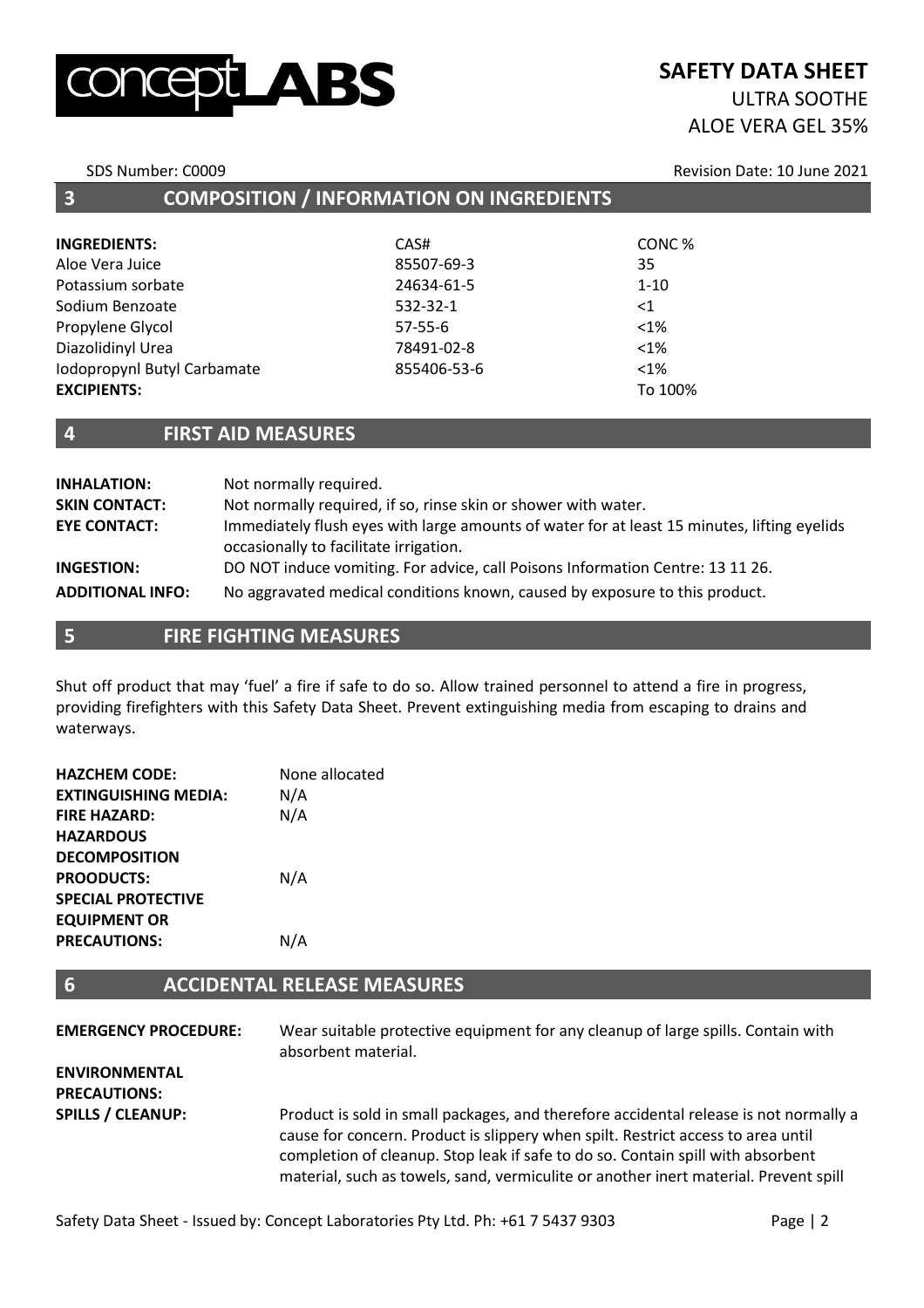

SDS Number: C0009 Revision Date: 10 June 2021

entering sewers or waterways. Collect and dispose of spilled material according to local regulations. Wash away any remnants with copious amounts of cold water.

#### **7 HANDLING & STORAGE**

**HANDLING PRECAUTIONS:** Avoid contact with eyes and ingestion. If mold has formed, do not us, dispose in garbage. **STORAGE REQUIREMENTS:** Store in cool, dry, well-ventilated area. Store below 30◦C. Product is not defined as a dangerous good. It will be stable and effective for at least 3 years if stored below 30°C in a cool, dry place out of the reach of children it its original container, and kept closed when not in use. Do not store in direct sunlight.

Handle with care and avoid spillage on the floor (slippage).

**INCOMPATIBLE MATERIALS:** N/A

#### **8 EXPOSURE CONTROL / PERSONAL PROTECTION**

| <b>ENGINEERING CONTROLS:</b><br>PERSONAL PROTECTIVE EQUIPMENT | Not required.                                                            |
|---------------------------------------------------------------|--------------------------------------------------------------------------|
| EYE / FACE:                                                   | Not required under normal circumstances.                                 |
|                                                               | Should a splash-risk exist, safety glasses or chemical resistant goggles |
|                                                               | should be worn to prevent eye contact.                                   |
| SKIN:                                                         | Not required under normal circumstances. If required, use nitrile or     |
|                                                               | neoprene gloves.                                                         |
| <b>RESPIRATORY:</b>                                           | Not required under normal circumstances.                                 |

#### **9 PHYSICAL & CHEMICAL PROPERTIES**

| <b>PHYSICAL STATE:</b>   | Gel                    | VISCOSITY:                                      | 35.000-65.000 |
|--------------------------|------------------------|-------------------------------------------------|---------------|
| <b>APPEARANCE:</b>       | Dark green translucent | <b>BOILING POINT (<math>\circ</math>C):</b> 100 |               |
| <b>WATER SOLUBILITY:</b> | Soluble in water       | pH:                                             | $6.0 - 7.0$   |
| <b>SPECIFIC GRAVITY:</b> | 1.0050 w/vol±0.0500    | <b>FLASH POINT:</b>                             | N/A           |

#### **10 STABILITY & REACTIVITY**

| <b>CHEMICAL STABILITY:</b><br><b>CONDITIONS TO AVOID:</b> | Product is stable under normal ambient conditions.<br>High temperatures (store below 30°C) and direct sunlight.<br>Protect against physical damage. |
|-----------------------------------------------------------|-----------------------------------------------------------------------------------------------------------------------------------------------------|
| <b>MATERIAL TO AVOID:</b>                                 | N/A                                                                                                                                                 |
| <b>HAZARDOUS DECOMPOSITION:</b>                           | N/A                                                                                                                                                 |
| <b>HAZARDOUS REACTIONS:</b>                               | None known                                                                                                                                          |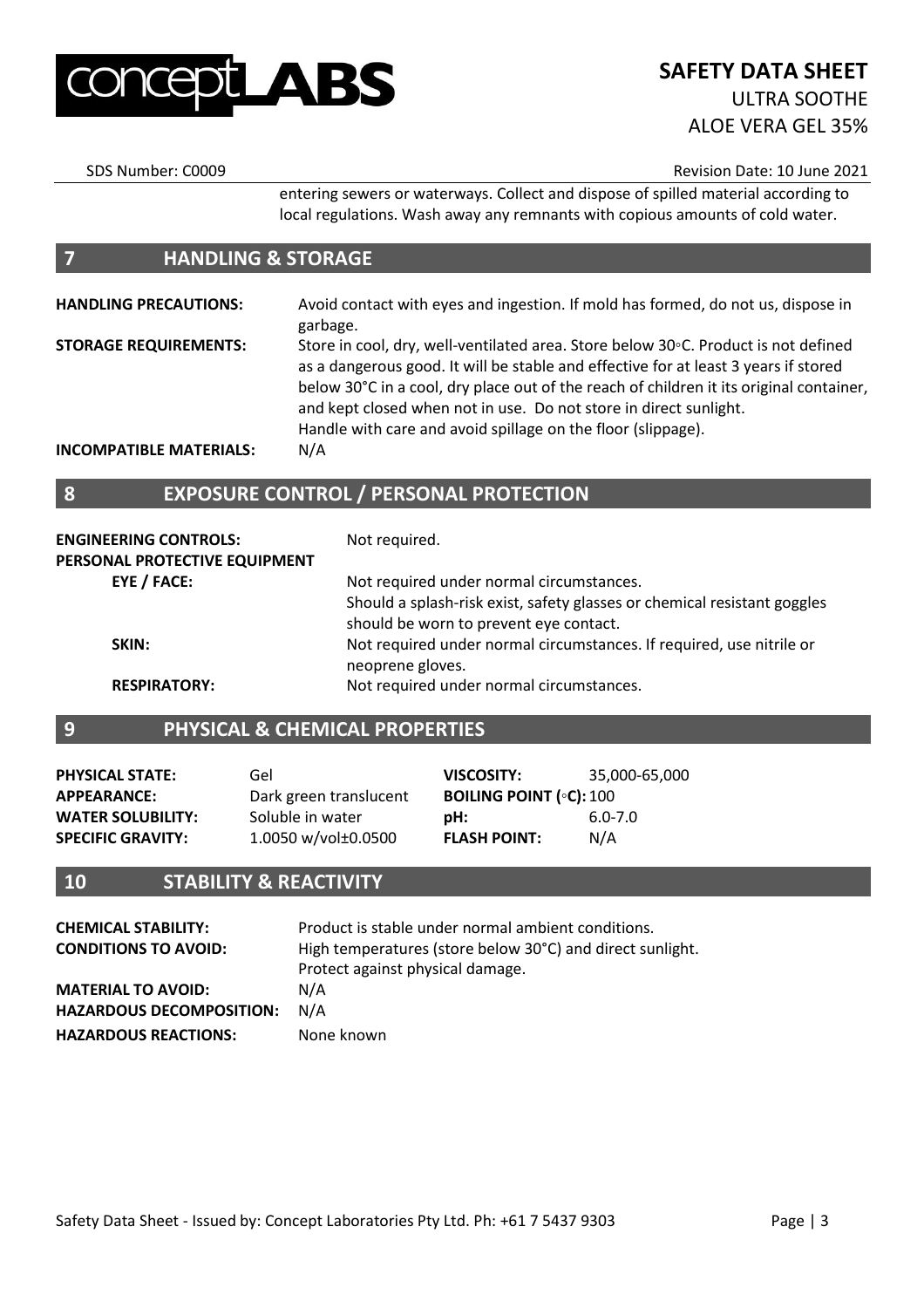

SDS Number: C0009 **Revision Date: 10 June 2021** 

**11 TOXICOLOGICAL INFORMATION**

#### **HEALTH EFFECTS**

| <b>INHALATION:</b>   |                                                                    | Inhalation of vapours is an unlikely cause of exposure.                      |  |
|----------------------|--------------------------------------------------------------------|------------------------------------------------------------------------------|--|
| <b>INGESTION:</b>    |                                                                    | Considered an unlikely route of entry in commercial/industrial environments. |  |
| <b>SKIN CONTACT:</b> | None known                                                         |                                                                              |  |
| <b>EYE CONTACT:</b>  |                                                                    | May cause eye irritation. Avoid contact with eyes.                           |  |
| TOXICITY DATA        | Calculated toxicity of product undiluted based on ingredient data: |                                                                              |  |
|                      | <b>ACUTE TOXICITY (LD50):</b>                                      | No data available                                                            |  |
|                      | <b>SKIN CORROSION/IRRITATION:</b>                                  | None known                                                                   |  |
|                      | SERIOUS EYE DAMAGE/IRRITATION: Permanent damage may result         |                                                                              |  |
|                      |                                                                    |                                                                              |  |

#### **12 ECOLOGICAL INFORMATION**

| <b>ECO TOXICITY:</b>     | N/A |
|--------------------------|-----|
| <b>PERSISTANCE &amp;</b> |     |
| <b>DEGRADABILITY:</b>    | N/A |
| <b>MOBILITY IN SOIL:</b> | N/A |

#### **13 DISPOSAL CONSIDERATIONS**

#### **DISPOSAL METHOD:** Refer to State/Territory Land Waste Management Authority. Dispose of material By a licensed waste contractor. Rinse empty containers thoroughly before recycling or Disposing to an authorized landfill. Materials should be recovered for reuse if possible. Suitable for incineration by an approved agent.

#### **14 TRANSPORT INFORMATION**

**NOT Classified as Dangerous Goods by the criteria of the Australian Dangerous Goods (ADG Code)**

**UN NUMBER:** N/A **UN PROPER SHIPPING NAME:** N/A **CLASS & SUBSIDIARY RISK:** N/A **PACKING GROUP:** N/A **EM-S CODE:** N/A **SPECIAL PRECAUTIONS FOR USER:** N/A **HAZCHEM CODE:** N/A

#### **15 REGULATORY INFORMATION**